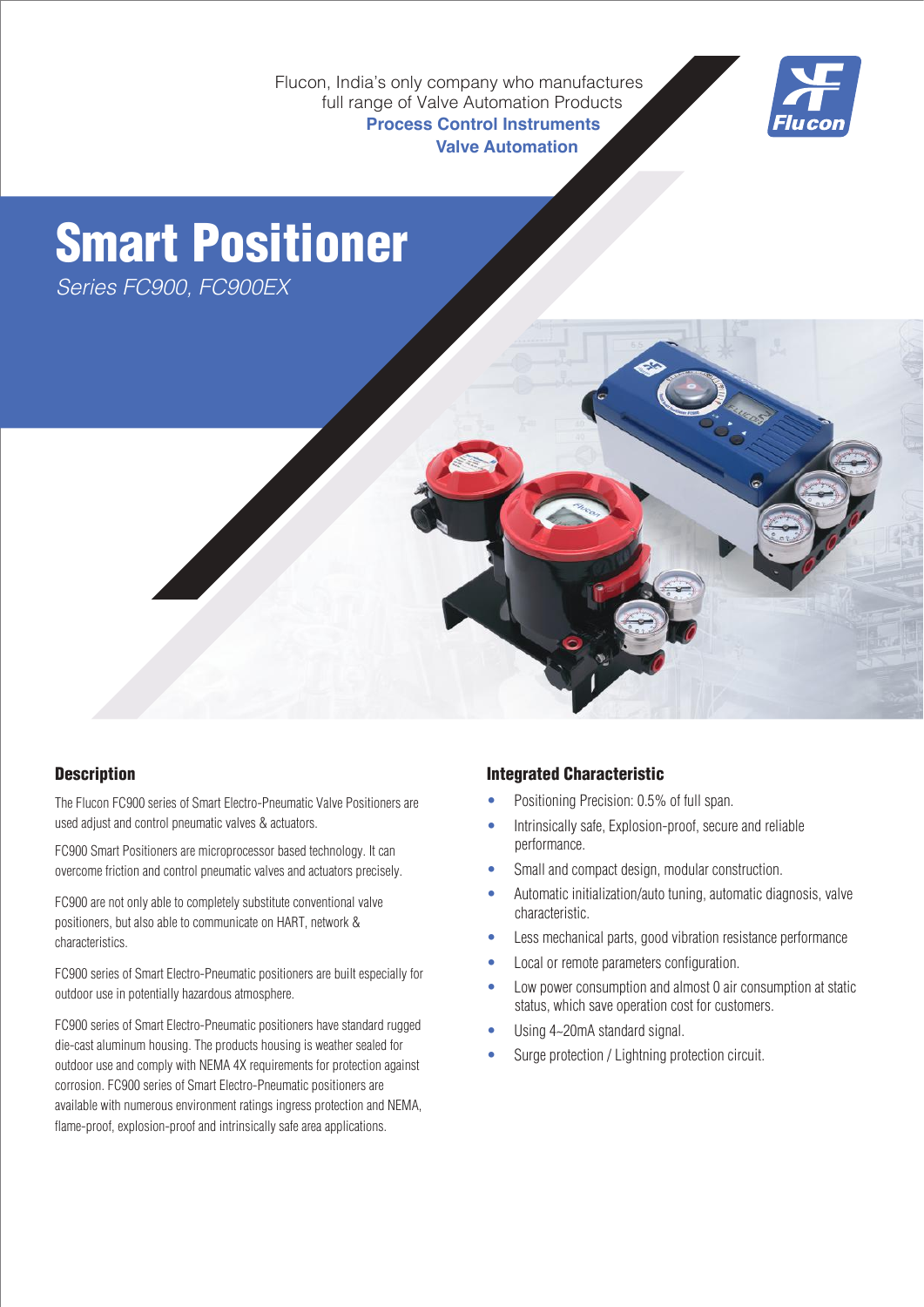#### Technical Specification

| Pneumatic           | Pressure                    | $0.14 - 0.7$ MPa                                              |  |  |  |  |  |  |  |  |
|---------------------|-----------------------------|---------------------------------------------------------------|--|--|--|--|--|--|--|--|
|                     | Valve Leakage               | $< 0.6$ L/H                                                   |  |  |  |  |  |  |  |  |
|                     | Air consumption in          |                                                               |  |  |  |  |  |  |  |  |
|                     | stable state                | $<$ 36 L / H                                                  |  |  |  |  |  |  |  |  |
|                     |                             | According to IS0 8573.1                                       |  |  |  |  |  |  |  |  |
|                     | Air quality                 | Size and density of particulates: Class 2                     |  |  |  |  |  |  |  |  |
|                     |                             | Oil concentration: Class 2                                    |  |  |  |  |  |  |  |  |
|                     |                             | Dew point: Class 2 or at least 10K below surrounding          |  |  |  |  |  |  |  |  |
|                     |                             | environment                                                   |  |  |  |  |  |  |  |  |
| Input Output        | Actuator                    | Single acting, double acting                                  |  |  |  |  |  |  |  |  |
|                     | Travel range                | Linear: 10-100mm; Rotate: 30-120°                             |  |  |  |  |  |  |  |  |
|                     | Input current               | 4-20mA DC, Minimum input current: >3.6mA, split               |  |  |  |  |  |  |  |  |
|                     |                             | range start and end point adjustable                          |  |  |  |  |  |  |  |  |
|                     | Feedback output             | 4-20mA DC                                                     |  |  |  |  |  |  |  |  |
|                     | Switch input                | 1 dry contract                                                |  |  |  |  |  |  |  |  |
|                     | Switch output               | 2 electronic switch: 2 channel                                |  |  |  |  |  |  |  |  |
|                     | Piezo valve life            | Mean time between failure > 2 billion cycles                  |  |  |  |  |  |  |  |  |
|                     | Output characteristic       | Linear, 1:25, 1:33, user defined (20 points)                  |  |  |  |  |  |  |  |  |
|                     | Communication               | <b>HART</b>                                                   |  |  |  |  |  |  |  |  |
| <b>Display</b>      | <b>LCD</b>                  | 2 x 7 digitals, dimension: 22 x 38mm                          |  |  |  |  |  |  |  |  |
|                     | Pressure gangue             | Optional, displaying the in and out pressure                  |  |  |  |  |  |  |  |  |
|                     | Self tuning                 | automatic calibrate the Zero and Span, dead band              |  |  |  |  |  |  |  |  |
| Operation           | Self diagnose               | show the value of input current, travel time, dead band, etc. |  |  |  |  |  |  |  |  |
|                     | Manual                      | 3 keys on the front panel                                     |  |  |  |  |  |  |  |  |
| Precision           | Dead band                   | 0.1-10% adjustable                                            |  |  |  |  |  |  |  |  |
|                     | Linearity                   | 0.5% F.S.                                                     |  |  |  |  |  |  |  |  |
|                     | Sensitivity                 | $0.1\%$ F.S.                                                  |  |  |  |  |  |  |  |  |
|                     | Repeatability               | 0.2% F.S.                                                     |  |  |  |  |  |  |  |  |
| Environment         |                             | Non intrinsically: -35 $\mathrm{°C}$ to +85 $\mathrm{°C}$     |  |  |  |  |  |  |  |  |
|                     | Temperature                 | Intrinsically safe: T6 -35°C to +40°C, T5 -35°C to +55°C      |  |  |  |  |  |  |  |  |
|                     |                             | T4:-35°C to +80°C                                             |  |  |  |  |  |  |  |  |
|                     | Humidity                    | 5-95%RH                                                       |  |  |  |  |  |  |  |  |
|                     | <b>Vibration Resistance</b> | 15 - 150Hz/2g                                                 |  |  |  |  |  |  |  |  |
|                     | Proof Level                 | <b>IP65</b>                                                   |  |  |  |  |  |  |  |  |
|                     | Explosion proof             | Ex is IIC T4-T6                                               |  |  |  |  |  |  |  |  |
| Surge<br>Protection | Max peak current            | 10kA                                                          |  |  |  |  |  |  |  |  |
|                     | Max peak voltage            | 20kV                                                          |  |  |  |  |  |  |  |  |
|                     | Respond time                | wire-wire: $<$ 4ns, wire-ground: $<$ 20ns                     |  |  |  |  |  |  |  |  |
| Appearance          | Weight                      | $2.0$ kg                                                      |  |  |  |  |  |  |  |  |
|                     | Dimension                   | 170 x 96 x 96 mm                                              |  |  |  |  |  |  |  |  |
|                     | Shell material              | Aluminum alloy                                                |  |  |  |  |  |  |  |  |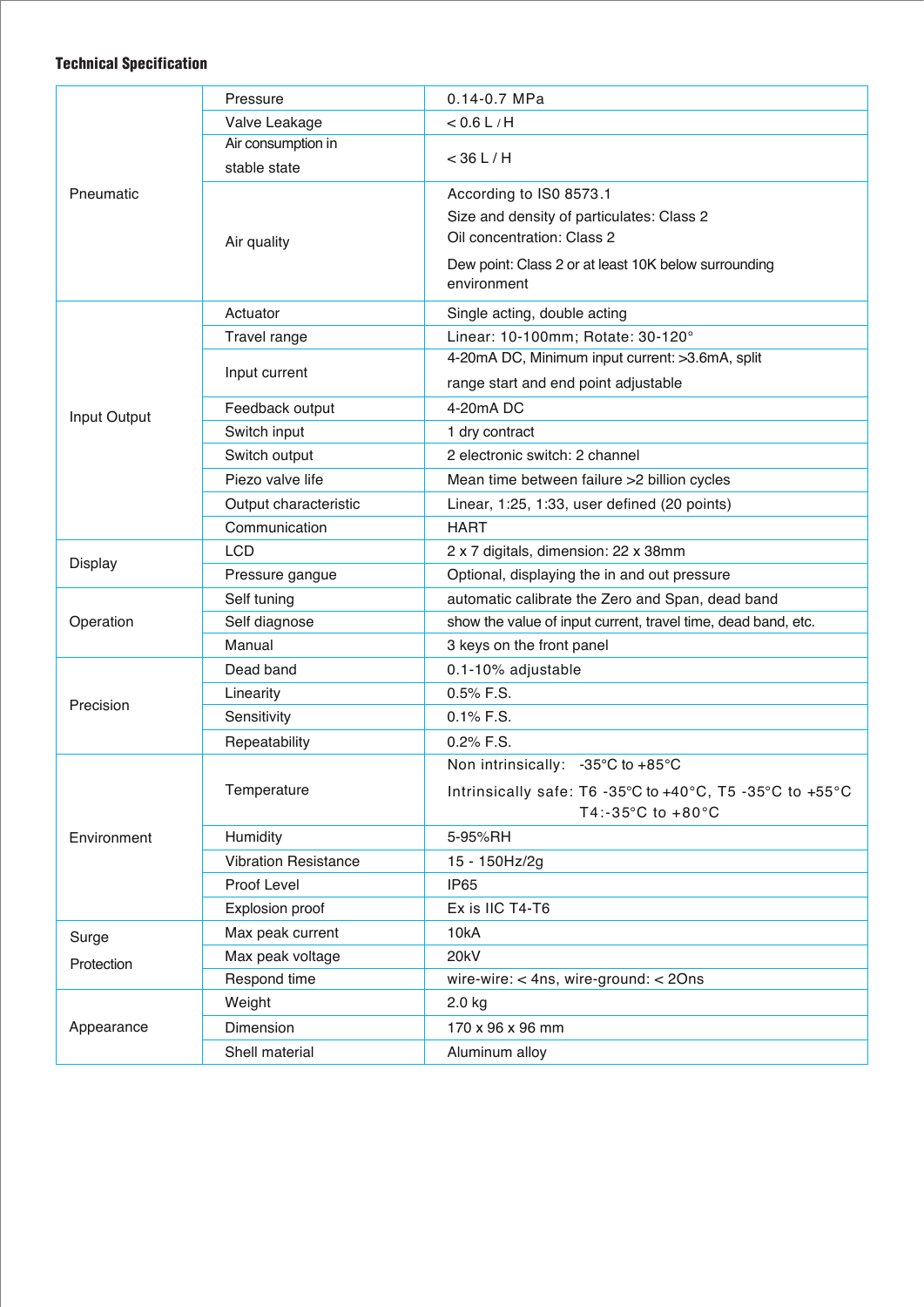#### Ordering Information

| <b>Model</b><br><b>Selection</b>                                 | <b>FC 900</b>                                                           |              |   |          |                |   |          | . |          |          |   |   |          |          |  |
|------------------------------------------------------------------|-------------------------------------------------------------------------|--------------|---|----------|----------------|---|----------|---|----------|----------|---|---|----------|----------|--|
| <b>Actuator Type</b>                                             | Linear                                                                  | L            |   |          |                |   |          |   |          |          |   |   |          |          |  |
|                                                                  | Rotary                                                                  | $\mathsf{R}$ |   |          |                |   |          |   |          |          |   |   |          |          |  |
| <b>Acting</b><br><b>Type</b>                                     | Single Acting                                                           |              | S |          |                |   |          |   |          |          |   |   |          |          |  |
|                                                                  | <b>Double Acting</b>                                                    |              | D |          |                |   |          |   |          |          |   |   |          |          |  |
| <b>Protection</b><br><b>Type</b>                                 | Intrinsically                                                           |              |   | $\bf{0}$ |                |   |          |   |          |          |   |   |          |          |  |
|                                                                  | Safe                                                                    |              |   |          |                |   |          |   |          |          |   |   |          |          |  |
|                                                                  | <b>Exia II CT4-T6</b>                                                   |              |   | Е        |                |   |          |   |          |          |   |   |          |          |  |
| <b>Electrical</b><br><b>Connection</b>                           | M20 X 1.5                                                               |              |   |          | 1              |   |          |   |          |          |   |   |          |          |  |
|                                                                  | $\frac{1}{2}$ " NPT                                                     |              |   |          | $\overline{2}$ |   |          |   |          |          |   |   |          |          |  |
| <b>Pneumatic</b><br><b>Connection</b>                            | $G \frac{1}{4}$ "                                                       |              |   |          |                | G |          |   |          |          |   |   |          |          |  |
|                                                                  | $\frac{1}{4}$ " NPT                                                     |              |   |          |                | N |          |   |          |          |   |   |          |          |  |
| <b>Pressure Gauges</b>                                           | Without                                                                 |              |   |          |                |   | $\bf{0}$ |   |          |          |   |   |          |          |  |
| with block                                                       | <b>With Gauges</b>                                                      |              |   |          |                |   | 1        |   |          |          |   |   |          |          |  |
| <b>Mounting</b><br><b>Brackets</b>                               | Without                                                                 |              |   |          |                |   |          | N |          |          |   |   |          |          |  |
|                                                                  | <b>With Mounting</b><br><b>Brackets</b>                                 |              |   |          |                |   |          | M |          |          |   |   |          |          |  |
| <b>Position</b><br><b>Transmitter/Feed</b><br><b>Back</b>        | Without                                                                 |              |   |          |                |   |          |   | $\bf{0}$ |          |   |   |          |          |  |
|                                                                  | 4-20 mA Dc<br><b>Feed Back</b>                                          |              |   |          |                |   |          |   | т        |          |   |   |          |          |  |
| <b>Position</b><br><b>Switch / Limit</b><br><b>Switch Output</b> | Without                                                                 |              |   |          |                |   |          |   |          | $\bf{0}$ |   |   |          |          |  |
|                                                                  | 2 Micro Switch                                                          |              |   |          |                |   |          |   |          | M        |   |   |          |          |  |
|                                                                  | 2 Digital Switch                                                        |              |   |          |                |   |          |   |          | D        |   |   |          |          |  |
|                                                                  | <b>4 Position</b><br><b>Switches 2</b><br>$Micro + 2$<br><b>Digital</b> |              |   |          |                |   |          |   |          | C        |   |   |          |          |  |
| <b>External</b><br><b>Indicator</b>                              | No Indicator                                                            |              |   |          |                |   |          |   |          |          |   | N |          |          |  |
|                                                                  | <b>Dom Indicator</b>                                                    |              |   |          |                |   |          |   |          |          | D |   |          |          |  |
| <b>Communication</b><br><b>Type</b>                              | Without                                                                 |              |   |          |                |   |          |   |          |          |   |   | $\bf{0}$ |          |  |
|                                                                  | Hart Comm.                                                              |              |   |          |                |   |          |   |          |          |   |   | Н        |          |  |
|                                                                  | Other                                                                   |              |   |          |                |   |          |   |          |          |   |   | N        |          |  |
| <b>Fail Mode</b>                                                 | Fail Safe                                                               |              |   |          |                |   |          |   |          |          |   |   |          | $\bf{0}$ |  |
|                                                                  | <b>Fail Freeze</b>                                                      |              |   |          |                |   |          |   |          |          |   |   |          | 1        |  |

**Features : 1 Fail Freeze is Standard Function.**

**2 Piezo based Design means high reliability & Low Air Consumption and Long Life.**